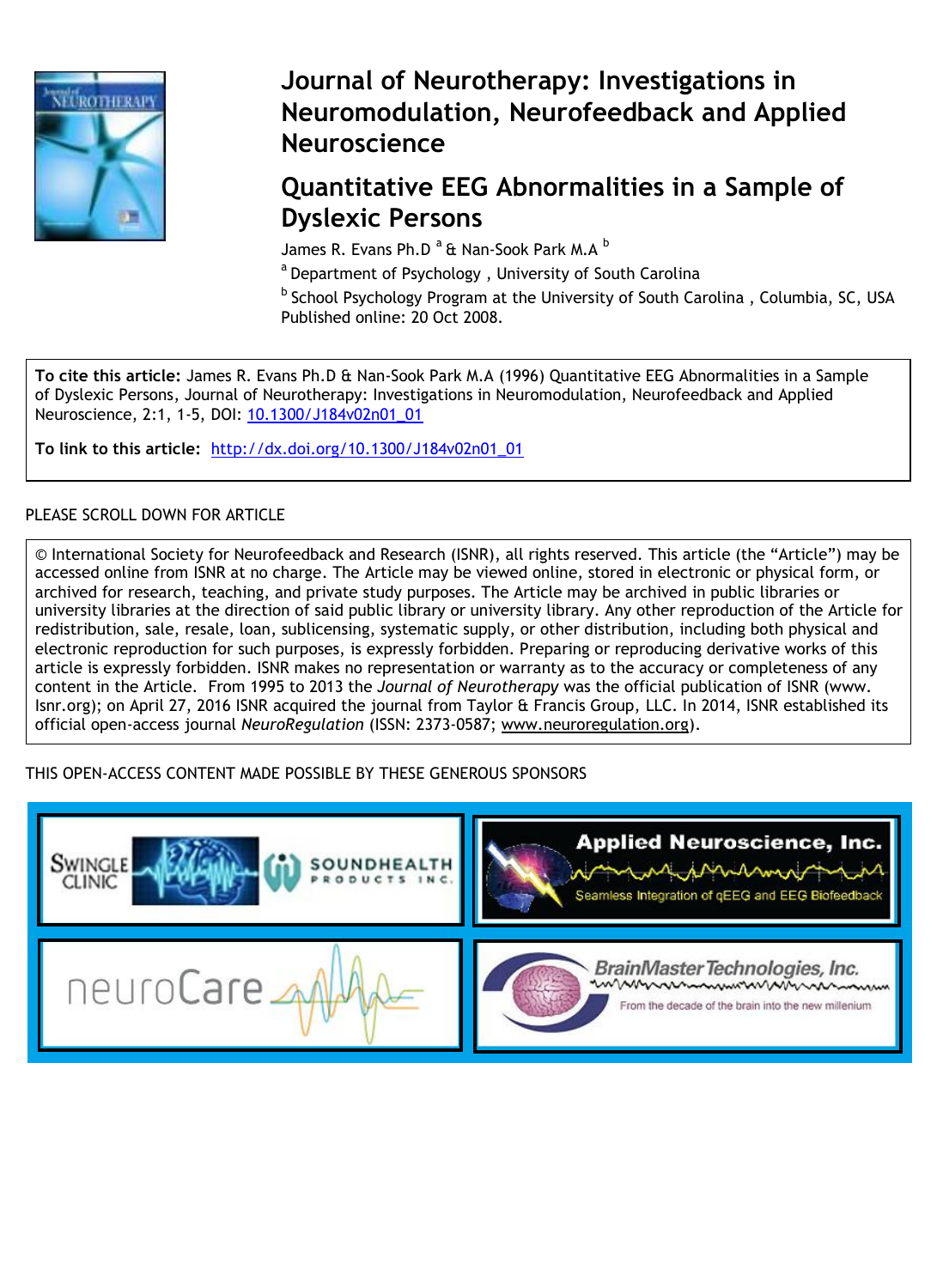# **Quantitative EEG Abnormalities in a Sample of Dyslexic Persons**

James R. **Evans,** Ph.D. **and Nan-Sook Park, M.A.** 

*Definitions of terms such* **as** *dyslexia and specific reading disability commonly recognize a basis in central nervous system dysfunction. Past research has related this dysfunction to both structural and neural timing abnormalities. The present study used QEEG findings to provide further evidence for neural timing lcoherence abnormalities in reading disabled persons. Eight children and two adults were diagnosed with specif ic reading disability based on standard psychoeducational assessment. QEEGik were obtained from each using Laicor Neurosearch 24 equipment, and analyzed* **using** *the Thatcher Life Span Reference Data Base. Standard print-outs depicting coherence, phase, amplitude asymmetry, and relative power abnormalities of each subject were inspected, and tallies made of the most frequently occurring significant deviations from the norms. The folikwing abnormalities were found in 70% or more of the subjects: (1). abnormal coherence between one or more combination of sites P3, T5, T3, 01; (2) an equal to or greater than 1.4 11 ratio of left to right side coherence abnormalities; (3) coherence abnormalities between posterior sites more ofien involved decreased rather than increased coherence; (4) at least five abnormalities (or any type) involving site P3; (5) at least three abnormalities (coherence, phase, asymmetry) involving fiontal fpari etal sites. These data appear to have relevance for neurofeedback. Phase lcoherence (neural timing) training and emphasis on site P3 may be especially useful in some cases of reading disability.* 

*This work partially supported by a grant from the University of South Carolina Venture Fund.* 

Estimates of the percentage of persons who experience significant reading prob lems have been **as** high as 30 percent in this country (Eisenberg, 1978). Many of these are persons who have at least average abilities in other skills areas, and thus **can be said** to suffer from specific reading disability (dyslexia). Estimates of the percentage of dyslexic persons usually range from 5 to 10 percent (Benton & Pearl, 1978). Most definitions of dyslexia imply that it has a neurophysiological basis. There have been MRI and autopsy studies providing evidence for brain structural differences, e.g., lack of normal left greater than right asymmetry (or reversed asymmetry) in the planum temporale and other posterior cortical regions (Hynd, **Marshall,** & Conzalez, 1991), abnormally small and disorganized magnocellular layers at the thalamic level in the visual system (Galaburda & Livingstone, 1993). However, a **popular** recent view of the **dynamics** of dyslexia contends that there is a failure of appropriate neural timing. Specifically, timing problems appear to be involved in a weakness in ability to inte grate sensory information which occurs in rapid succession within tens of milliseconds (Tallal, Miller, & Fitch, **1993).** In this view, for example, stop consonants such as "ba" and "da" which involve very rapid changes in frequency within themselves may not be discriminated, leading *to* problems in phoneme awareness, and hence to difficulty "sounding out" words and comprehending phonetic approaches to reading instruction. **Similarly,** the recent findings of visual system abnormalities in dyslexic persons has

Copyright © 1996 ISNR. All rights reserved. **1** Journal of Neurotherapy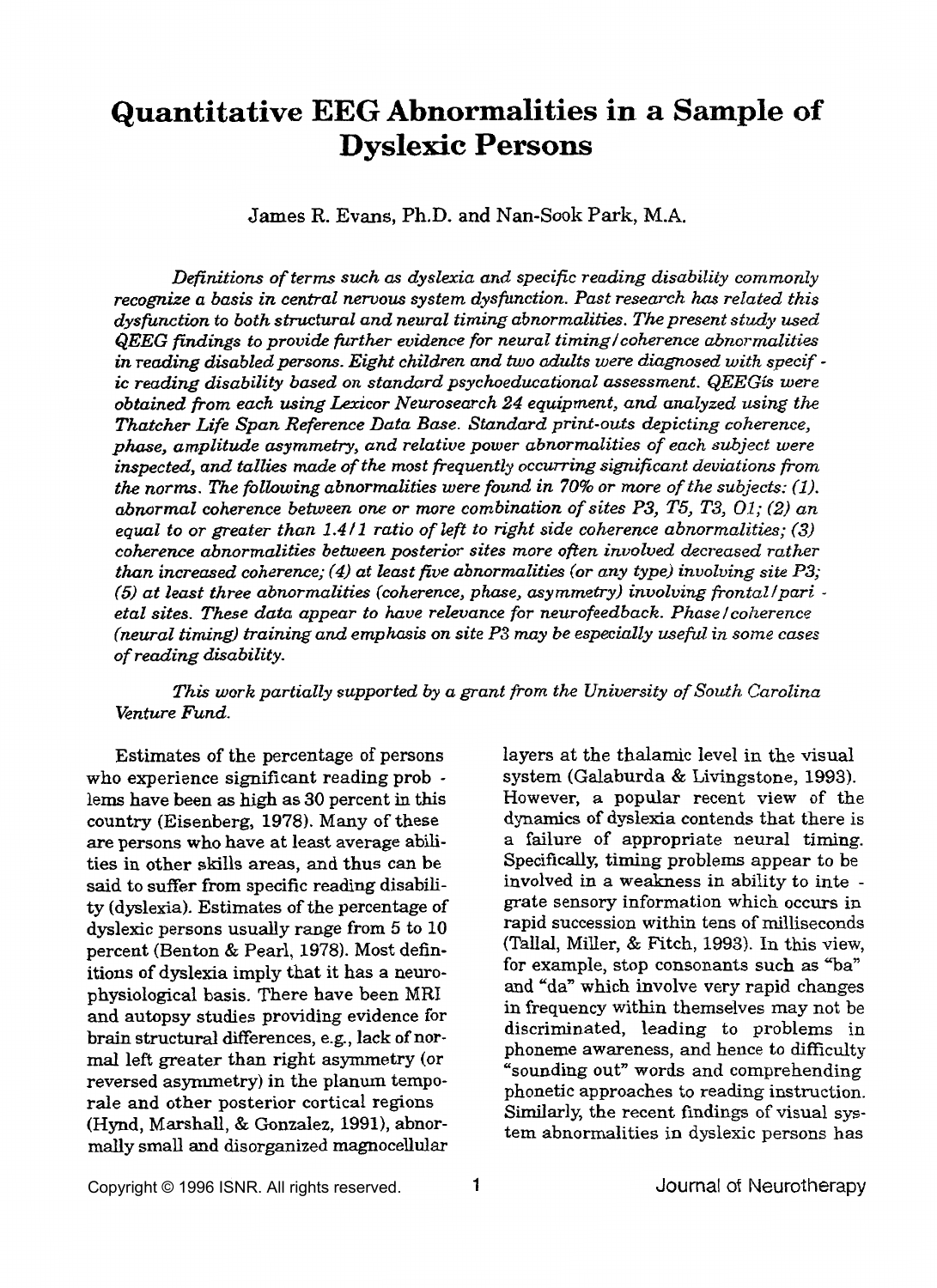led to speculation that these abnormalities may cause different types of *visual* information (mediated by magnocelly  $-d$  parvocellular layers respectively)  $relive$ out of sequence at higher vie sesing<br>centers in the brain, thus lea cisual centers in the brain, thus lea perceptual problems. Again. believed to be a failure of neural  $\frac{1}{2}$  **is** 

cited above has led to the suggestion that dyslexia may be conceptualized accurately as a "dyschronia" (Llinas, 1993). If **so,** quantitative EEG (QEEG) research may be promising **as** a means of investigating dyslexia. At this time, only the QEEG offers a relatively inexpensive and non-invasive means of studying neural timing relation ships such **as** those inherent in QEEG measures *of* phase and coherence. Most QEEG research on dyslexia has involved spectral analyses comparing dyslexics to normally reading persons **in** terms of amplitude or power in the EEG at various scalp sites. **This** has led to limited **findings** supportive *of* EEG differences in dyslexia. For example, in a frequently cited study involving a small number of subjects, Duffy, Denckla, Bartels, and Sandini (1980) found EEG difference in bilateral medial frontal, left temporal, parietal, and visual association cortical regions. **A** few older studies have involved measures of neural timing, **and** have provided some support for abnormal timing in dyslexia. **Sklar,** Hanley, and Simmons (1972) found reading disabled children to have higher coherence between certain intrahemispheric scalp sites during reading than found in normally reading children, while the latter showed greater coherence between homologous regions across the midline. Evans (1977), using a coherence type measure (cortical coupling), reported **a** unique pattern of coupling (neural timing) among left posterior scalp sites characterizing average and above average readers. This pattern was observed significantly less often in a sample of children with specific reading disability. Evidence from research such **~i** that

Despite much recent evidence that dyslexia is highly related to neural timing

abnormalities, a search of the literature since 1990 revealed no reports of research on quantitative EEG phase or coherence measures in dyslexia. Therefore, it was considered worthwhile to report data from the present pilot study with the hope that it might stimulate further productive research in this area.

#### **Method**

#### **Subjects**

Subjects for this study were seven children and three adults who had been diagnosed by the author (a licensed clinical and school psychologist) in private practice as having a specific reading disability. **In** two cases there **also** was evidence for an attention deficit disorder. Subject characteristics are shown in Table 1. **This** was not a random sample, but, rather, a sample of convenience composed of former clients who were willing to return for the QEEG evaluation after periods ranging from one week to eighteen years following their **original** psychoeducational assessment. All subjects were re-evaluated at the time of the QEEG assessment to ensure that they continued to have serious problems with reading (both word recognition and reading comprehension). Discrepancies between Full Scale IQ and reading (word recognition) standard scores ranged from 17 to 53.

#### **Procedure**

Lexicor Neurosearch **24** equipment was used in conjunction with Lexicor **V151** software, and the appropriate-sized electrode cap from Electro Cap International, Inc. Approximately three minutes of activity was sampled during an eyes closed, resting condition from nineteen scalp electrode sites in the standard International 10-20 montage, referenced to earlobes and grounded just forward of site FZ. Sampling rate was 128 Hz, with **32K** gain and high pass filter off. Scalp electrode sites were prepared until impedance for each channel was at or below 5000 ohms. After electrodes were attached, and, prior to gathering data, subjects were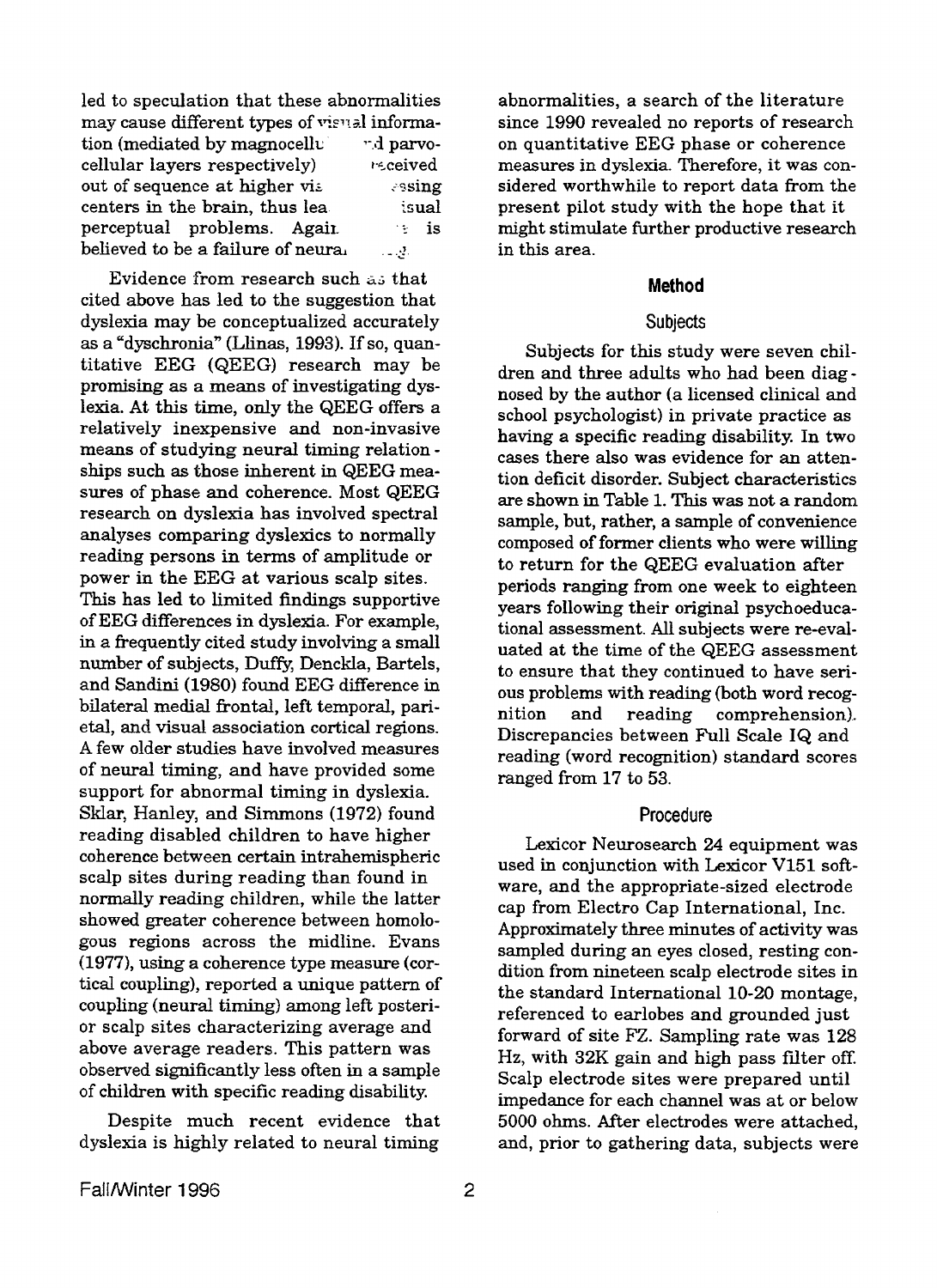| Gender   | Age       | <b>Full Scale</b><br>10 | Reading <sup>a</sup><br><b>Standard Score</b> | Arithmetic <sup>D</sup><br><b>Standard Score</b> |
|----------|-----------|-------------------------|-----------------------------------------------|--------------------------------------------------|
| Male 8   | Mean 15.9 | Mean 103.8              | Mean 71.4                                     | Mean 93.2                                        |
| Female 2 | SD 8.0    | SD 14.9                 | SD 13.6                                       | SD 12.8                                          |

**Table** 1 Characteristics of Subiects

**a Word** recognition; **based on Wide** Range Achievement Test, or **Peabdy** Individual Achievement **Test** 

**Based on Wide** Range Achievement **Test** 

seated in a reclining chair and asked to relax, sit as still **as** possible and attempt to keep eyes closed and still. The raw **EEG**  data were observed on a computer monitor **and** instructions given to subjects until eye and other movement artifacts were mini mized. **Data** collection did not begin until it seemed that no further decrease in artifacts was likely to occur.

After the three-minute sample of EEG was collected, wave forms were inspected visually off-line, and artifacts removed prior to data analysis. This was done by the author, a certified QEEG technician. Data analysis was completed using Neurorep Software (Hudspeth, **1994)** which involves the Thatcher QEEG Life Span Reference Database (Thatcher, Walker, & Guidice, 1987). Specifically, measures of coherence, phase, and amplitude asymmetry **in** four different frequency bands are computed among all combinations of eight right and eight left intrahemispheric sites, and between homologous hemispheric sites. Relative power in each of the same four frequency bands at each of sixteen scalp electrode sites (excluding FZ, CZ, PZ) **also** is calculated. The four frequency bands involved in this analysis were: Delta (-5 to **3.5 Hz),**  Theta **(3.5** to 7.0 *Hz),* Alpha **(7.0** to **13.0** *Hz),*  and Beta **(13** to 22 **Hz). A** total of 832 raw scores are calculated by this program, transformed to Z scores and printed. Z scores differing significantly from the reference data-

base norms for the subjects age, gender, and handedness are indicated (along with level of significance i.e., **-025,** *-005,* **.001).** 

#### **Results**

**After all** scores were printed, they were inspected visually to determine which abnormal scores occurred with greatest frequency. It was decided, arbitrarily, that abnormalities found in seventy percent or more of the subjects would be considered worthwhile reporting. It was reasoned that abnormalities occurring with this frequency justifiably could be incorporated into hypotheses for future studies on differences between reading disabled persons and matched controls.

Abnormalities were spread quite evenly over the four frequency ranges involved in these analyses. The following coherence abnormalities were found in seventy percent or more of the subjects: (1) abnormal coherence between one or more combinations of sites **P3, T3, T5,** 01 (70%); (2) more intrahemispheric coherence abnormalities involving sites **P3,** T3, **T5, 01** (coupled with any other left hemisphere site) than abnormalities involving **P4,** T4, **T6,** 02 (70%); **(3)**  more coherence abnormalities within the left posterior quadrant **(among** sites **T3, T5, P3, 01)** than within the right posterior quadrant *(70%);* and **(4) an** equal to or greater than 1.4-1 ratio of left to right (all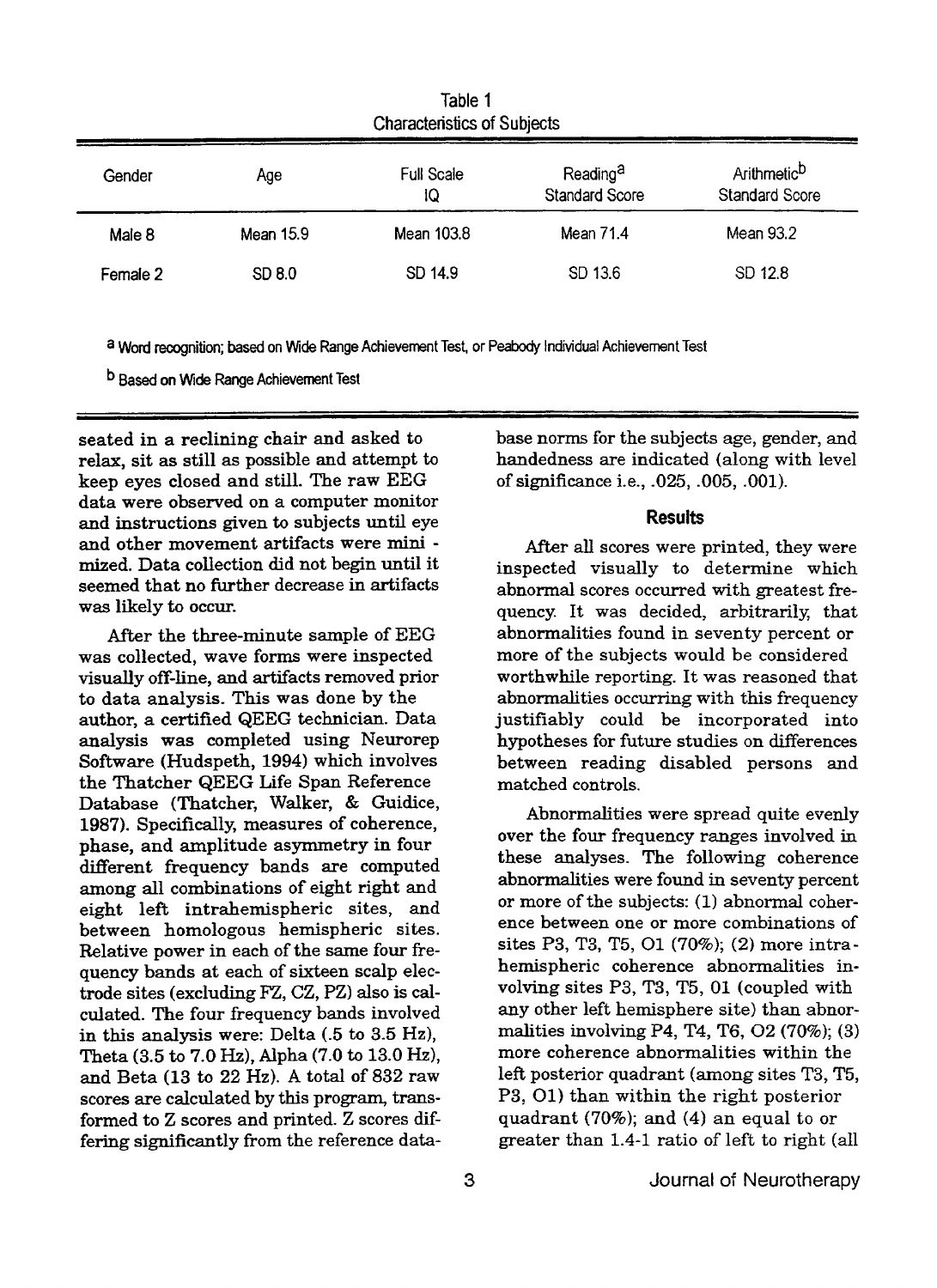sites) intrahemispheric abnormalities (70%). All subjects had at least one coherence abnormality, and for the majority of subjects (60%) the abnormalities involved many more instances of decreased (as opposed to increased) coherence. Another subject had an equal number of abnormalities involving decreased and increased coherence. Other abnormalities found in seventy percent or more of the subjects were **as** follows: (1) at least five abnormalities (coherence, phase, amplitude asymmetry) involving frontaVparietal coupling (80%); **(2)**  at least five abnormalities (of any type including relative power) involving site **P3**  (70%).

#### **Discussion**

The patterns of cortical area abnormalities observed in this sample are similar to those which have been found in other EEG, **MRI,** and autopsy studies of dyslexics. That is, abnormalities occurring most frequently in the left posterior hemisphere (especially parietid and planum areas), and in right parietial and bilateral frontal areas (Hynd & Semrud-Clikeman, 1989; Semrud-Clikeman, Hooper, Hynd, Hern, Presley, & Watson, 1996) Thus, present observations provide yet another in the accumulating pieces of evidence supporting a central nervous system dysfunction perspective on dyslexia. Perhaps most importantly, these data suggest that neural timing (phase, coherence) abnormalities may be more discriminative of dyslexia than EEG amplitude and power which most often have been studied in related research on this population. Being a very neurologically complex act, it is not surprising that various specific brain centers should be involved in reading. For example, the area of the left angular gyrus often has been implicated as an especially important area. There, at the interface of visual, auditory, and kinesthetic/tactual sensory association areas (occipital, temporal, and parietal lobes; approximately site **P3** in the International 10-20 EEG Electrode System) much of the sensory integration necessary for successful reading

ia). Perhaps for successful integration to occur there, and among other brain areas involved in reading, these areas must "communicate" and operate as a system involving precise neural timing among them. **As Llinas** (1993) puts it, "while such systems may be physically separated in space, they are next to each other in time." Timing such **as** this implies synchronicity of neural firing **among** spatially disparate cortical areas-a process which might be disrupted by even relatively minor lesions in certain critical areas, e.g., by the focal cellular abnormalities which consistently have been found in autopsy studies of dyslexics (Hynd, Mar shall, & Gonzalez, **1991).** Relevant to this, it should be noted that in the present study the majority of coherence abnormalities (both right and left sides) involved abnor mally decreased coherence, implying abnormally decreased communication between sites. If this reasoning is accurate, persons with specific reading disabilities (and perhaps other learning disabilities) might be referred to more basically as "dysynchro nous persons" and might most accurately be identified using measures of neural timing such **as** QEEG phase, coherence, or some combination thereof. Such reasoning also suggests that neurofeedback may prove to be an especially useful therapy in many cases of dyslexia. If cortical communication or coupling between areas is abnormal due to lesions or other factors interrupting synchronicity, appropriate feedback regarding timing (phase/coherence) might enable some persons essentially to "tune" the cortical systems underlying reading readiness. For example, appropriate feedback might enable adjusting of nerve conduction times to enhance synchronicity, or might motivate development of effective alternative neural pathways between sites.

likely takes place (or fails to do so in dyslex-

Obviously, the present study has many weaknesses which limit generalization of findings. For example, the number of subjects was small, the age range was very wide, and at least three were not "pure" dyslexics in that attentional problems, visu